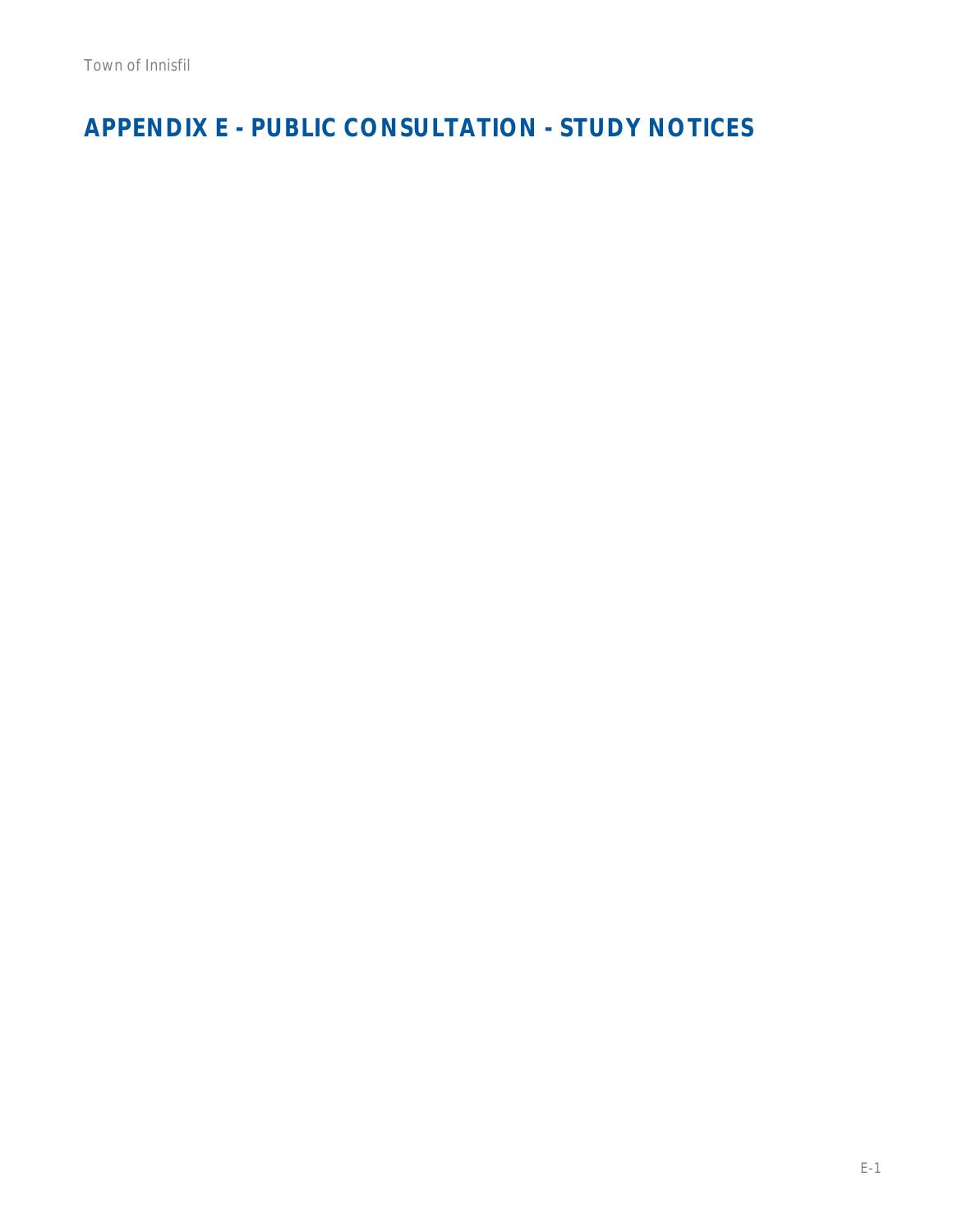| Agency/Ministry                                                                                                                                                                        | Division                                                                                                  | <b>Civic Address</b>                                      | City                    |          | Province Postal Code |                    | Salutation First Name | Last Name         | Position                                        | Telephone No.                  | <b>Email Address</b>                                                    |
|----------------------------------------------------------------------------------------------------------------------------------------------------------------------------------------|-----------------------------------------------------------------------------------------------------------|-----------------------------------------------------------|-------------------------|----------|----------------------|--------------------|-----------------------|-------------------|-------------------------------------------------|--------------------------------|-------------------------------------------------------------------------|
| Ministry of the Environment, Conservation and Parks (MECP)<br>Ministry of the Environment, Conservation and Parks (MECP)<br>Ministry of the Environment, Conservation and Parks (MECP) | Central Region<br>Central Region<br>Environmental Approvals Branch                                        |                                                           |                         |          |                      | Ms.                |                       |                   | <b>EA/Planning Coordinator</b>                  |                                | eanotification.cregion@ontario.ca<br>MEA.NOTICES.EAAB@ontario.ca        |
| Ministry of Tourism, Culture and Sport                                                                                                                                                 | Heritage Program Unit - Programs and Services Branch                                                      | 401 Bay Street, Suite 1700                                | Toronto                 | ON       | M7A 0A7              | Ms.                | Karla                 | Barboza           | Team Lead - Heritage                            | 416-314-7120                   | karla.barboza@ontario.ca                                                |
| Ministry of Tourism, Culture and Sport<br>Ministry of Natural Resources and Forestry (MNRF)                                                                                            | Ministries of Citizenship, Immigration, Tourism, Culture and 4275 King St, 2nd Floor<br>Midhurst District | 1 Stone Rd W                                              | Kitchener<br>Guelph     | ON<br>ON | N2P 2E9<br>N1G 4Y2   | Mr.<br>Ms.         | Chris<br>Dan          | Stack<br>Thompson | Manager, West Region<br><b>District Manager</b> | 519-650-3421<br>(519) 826-4931 | chris.stack@ontario.ca<br>dan.l.thompson@ontario.ca                     |
| Other Stakeholders                                                                                                                                                                     |                                                                                                           |                                                           |                         |          |                      |                    |                       |                   |                                                 |                                |                                                                         |
| Agency/Ministry                                                                                                                                                                        | Division                                                                                                  | Civic Address                                             | City                    |          | Province Postal Code | Salutation         | First Name            | Last Name         | Position                                        | Telephone No.                  | <b>Email Address</b>                                                    |
| Lake Simcoe Region Conservation Authority                                                                                                                                              |                                                                                                           |                                                           |                         |          |                      |                    | Frank                 | Pinto             |                                                 |                                | f.pinto@Isrca.on.ca                                                     |
| South Simcoe Police                                                                                                                                                                    | North Division                                                                                            |                                                           |                         |          |                      |                    |                       |                   |                                                 |                                | inquiries@southsimcoepolice.ca                                          |
| Innisfil Fire Services                                                                                                                                                                 |                                                                                                           |                                                           |                         |          |                      |                    |                       |                   |                                                 |                                | innisfilfire@innisfil.ca                                                |
| Town of Innisfi                                                                                                                                                                        | Ward 2 Councillor                                                                                         |                                                           |                         |          |                      |                    | Bill                  | Van Berkel        |                                                 |                                | bvanberkel@innisfil.ca                                                  |
| Town of Innisfi                                                                                                                                                                        | Mayor                                                                                                     |                                                           |                         |          |                      |                    | Lynn                  | Dollin            |                                                 |                                | Idollin@innisfil.ca                                                     |
| Town of Innisfil                                                                                                                                                                       | Deputy Mayor                                                                                              |                                                           |                         |          |                      |                    | Daniel                | Davidson          |                                                 |                                | ddavidson@innisfil.ca                                                   |
| County of Simcoe                                                                                                                                                                       | <b>Administration Centre</b>                                                                              | 1110 Highway 26                                           | Midhurst                | ON       | L9X 1N6              |                    | Mark                  | Aiken             | CAO                                             |                                | cao@simcoe.ca                                                           |
| County of Simcoe                                                                                                                                                                       |                                                                                                           |                                                           |                         |          |                      |                    | George                | Cornell           | Simcoe County Warden                            |                                | george.cornell@simcoe.ca                                                |
| <b>First Nations</b>                                                                                                                                                                   |                                                                                                           |                                                           |                         |          |                      |                    |                       |                   |                                                 |                                |                                                                         |
| Agency/Ministry                                                                                                                                                                        | Division                                                                                                  | <b>Civic Address</b>                                      | City                    | Province | Postal Code          | Salutation         | First Name            | Last Name         | Position                                        | Telephone No.                  | <b>Email Address</b>                                                    |
| Chippewas of Georgina Island                                                                                                                                                           |                                                                                                           | R.R. #2, N13                                              | Sutton West             | ON       | LOE 1RO              | Chief              | Donna                 | <b>Big Canoe</b>  |                                                 | 705-437-1337                   | donna.bigcanoe@georginaisland.com                                       |
| Chippewas of Rama First Nation                                                                                                                                                         |                                                                                                           | 5884 Rama Road, Suite 200                                 | Rama                    | ON       | LOK 1TO              | Chief<br>Chief     | Rodney                | Noganosh          |                                                 | 705-325-3611                   | rodneyn@ramafirstnation.ca                                              |
| <b>Beausoleil First Nation</b><br>Huron-Wendat Nation                                                                                                                                  |                                                                                                           | 11 O-Gema Street<br>255, place Chef Michel Laveau Wendake | Christian Island, Cedar | ON<br>OC | LOK 1CO<br>G0A 4V0   | <b>Grand Chief</b> | Guy<br>Konrad         | Monague<br>Sioui  |                                                 | 705-247-2051<br>1-877-712-3767 | bfnchief@chimnissing.ca; tanyaroote@chimni<br>administration@cnhw.gc.ca |
| Metis Nation of Ontario, MNO Georgian Bay Metis Council                                                                                                                                |                                                                                                           | 355 Cranston Cr., PO Box 4                                | Midland                 | ON       | L4R 4K6              |                    | Greg                  | Garratt           | President                                       |                                | greggarratt@gmail.com                                                   |
|                                                                                                                                                                                        |                                                                                                           |                                                           |                         |          |                      |                    |                       |                   |                                                 |                                |                                                                         |
| Other Stakeholders                                                                                                                                                                     |                                                                                                           |                                                           |                         |          |                      |                    |                       |                   |                                                 |                                |                                                                         |
| Agency/Ministry                                                                                                                                                                        | Division                                                                                                  | Civic Address                                             | City                    |          | Province Postal Code | Salutation         | First Name Last Name  |                   | Position                                        | Telephone No.                  | <b>Email Address</b>                                                    |

|                 | Agency/Ministry | Division | Civic Address | City     | Province Postal Code Salutation First Name |  | Last Name | Posi |
|-----------------|-----------------|----------|---------------|----------|--------------------------------------------|--|-----------|------|
| private citizen |                 |          |               |          |                                            |  |           |      |
| private citizen |                 |          |               | Innisfil |                                            |  |           |      |
| private citizen |                 |          |               | Innisfil |                                            |  |           |      |
| private citizen |                 |          |               | Innisfil | L9S 4E9                                    |  |           |      |
| private citizen |                 |          |               | Innisfil |                                            |  |           |      |
|                 |                 |          |               |          |                                            |  |           |      |

 $\frac{1}{\sqrt{2}}$ 

#### **Agencies and Ministries (Excluding Indigenous Peoples)**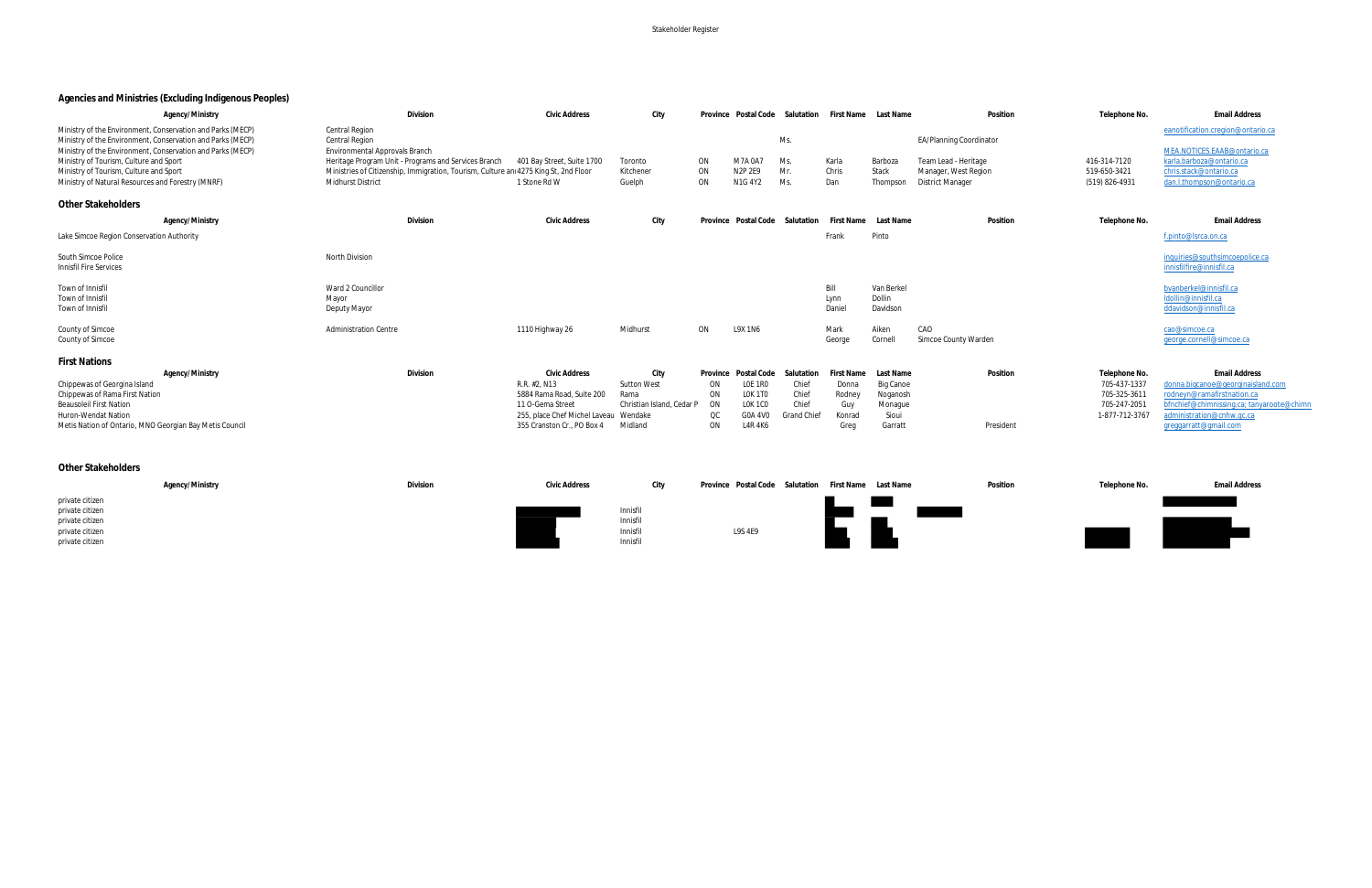

### **Notice of Class Environmental Assessment Addendum**

**7 th Line Storm Drainage Outlet Town of Innisfil**

In 2007, the Town of Innisfil (the Town) completed a Class Environmental Assessment (EA) Study to consider alternatives to improve the drainage capacity of Watercourse No. 5 (Banks Creek) from St. Johns Road to Lake Simcoe. The recommended solution was to replace the existing culvert structure at Cross Street with a new concrete arch span structure to provide a reduction in flooding during more frequent storm events.



An Addendum to the Class EA has been initiated due to the lapse in time since completion of the original Class EA in 2007 and the determination that the recommended solution is no longer applicable. The Addendum will review the current environmental setting to update the project alternatives, including recommended solution, and mitigation measures with consideration of the current planning context and legislation.

Public input and comments are welcome by the Town during the Class EA Addendum process. For further information or to provide input into the Class EA Addendum process, please contact one of the Project Team members identified below. With the exception of personal information, all comments will be part of the public record.

**Amber Leal, B.Sc., CET** Capital Project Manager Town of Innisfil 2101 Innisfil Beach Road Innisfil, ON L9S 1A1 705-436-3740 x 3246 aleal@innisfil.ca

#### **Andrea LaPlante, P.Eng.**

Environmental Assessment Coordinator Associated Engineering (Ont.) Ltd. Suite 200, 165 Commerce Valley Drive West Markham, ON L3T 7V8 905-346-0990 laplantea@ae.ca

*This Notice issued November 15, 2019.*

Town of Innisfil . 2101 Innisfil Beach Rd., Innisfil ON L9S 1A1 . 705-436-3710 . 1-888-436-3710 . Fax: 705-436-7120 www.innisfil.ca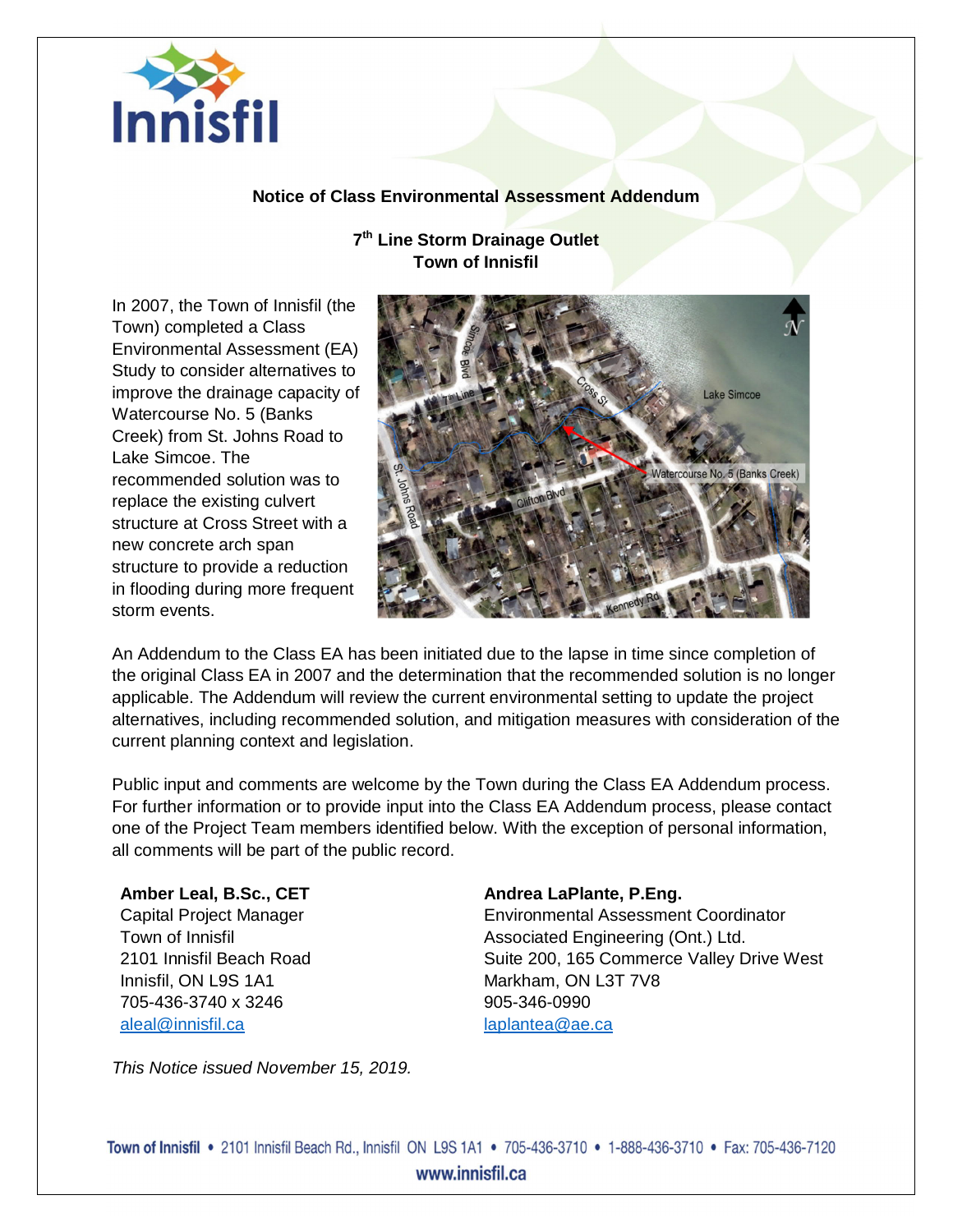

**Associated Engineering (Ont.) Ltd.** Suite 200, 165 Commerce Valley Drive West Markham, Ontario, Canada, L3T 7V8

> TEL: 416.622.9502 FAX: 416.622.6249 www.ae.ca

November 15, 2019 File: 20185229.A.04.00

#### **Re: CLASS ENVIRONMENTAL ASSESSMENT (SCHEDULE B) ADDENDUM FOR THE 7TH LINE STORM DRAINAGE OUTLET, TOWN OF INNISFIL**

To Whom It May Concern:

Associated Engineering (AE) has been retained by the Town of Innisfil (Town) to assist with the completion of an Addendum to the Municipal Class Environmental Assessment (EA) that was completed in 2007 to consider alternatives to improve the drainage capacity of Watercourse No. 5 from St. Johns Road to Lake Simcoe. Further information on the Study Addendum is provided in the attached Notice of Addendum.

Public and agency consultation is a key element of the Municipal Class EA process and input will be sought from various parties throughout this Addendum. As part of the consultation process, we are inviting agencies and interested parties to provide us with any relevant input related to the Municipal Class EA Addendum and inform us of any concerns or issues which they may have pertaining to the study area.

If you wish to continue to receive information pertaining to the Study or have any questions or comments at any time throughout the Municipal Class EA process, please contact the undersigned by telephone at 905- 346-0990 or via e-mail at laplantea@ae.ca

Yours truly,

**A Carbon** 

Andrea LaPlante, P.Eng. Environmental Assessment Coordinator

Encl: Notice of Addendum